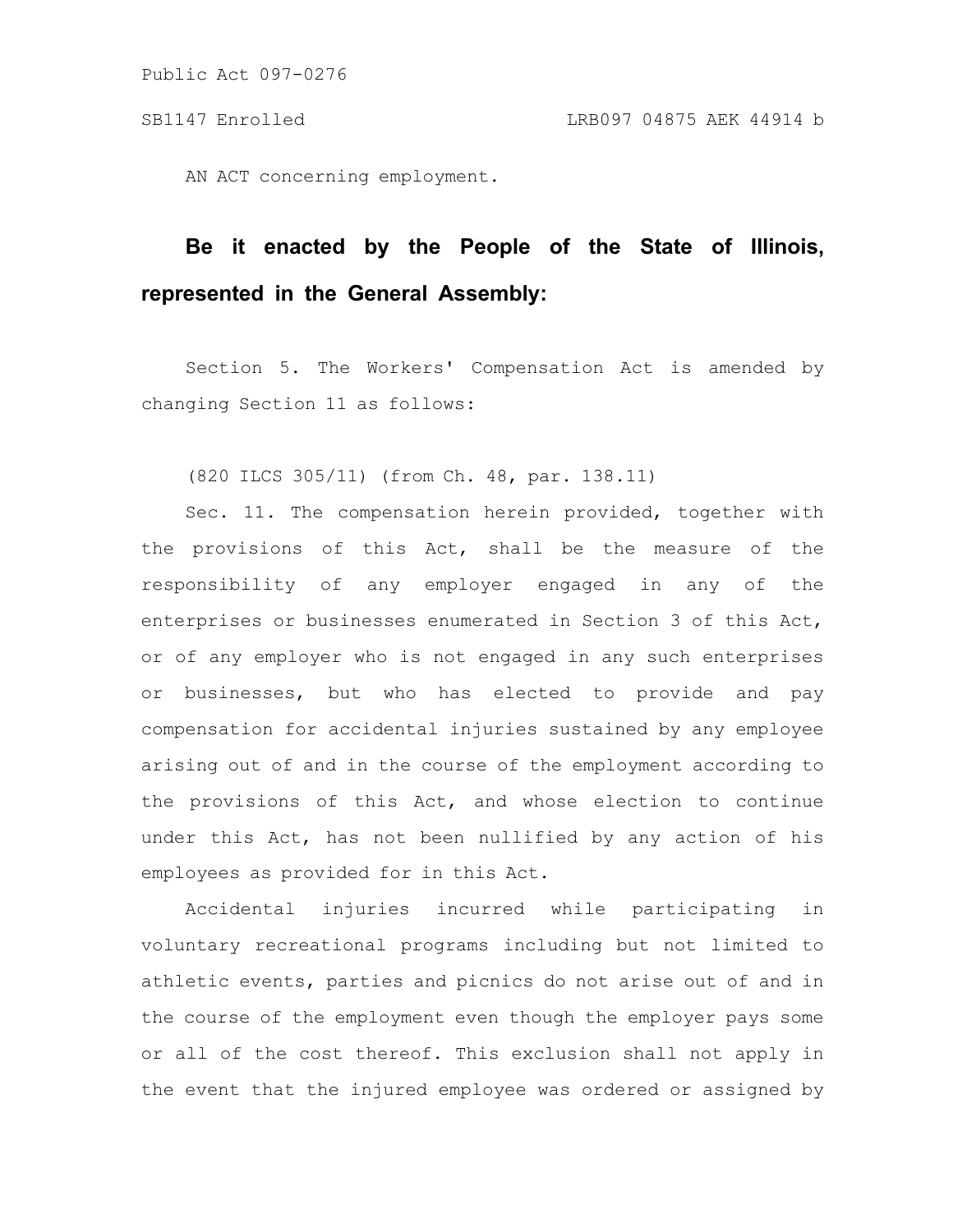his employer to participate in the program.

Notwithstanding any other defense, accidental injuries incurred while the employee is engaged in the active commission of and as a proximate result of the active commission of (a) a forcible felony, (b) aggravated driving under the influence of alcohol, other drug or drugs, or intoxicating compound or compounds, or any combination thereof, or (c) reckless homicide and for which the employee was convicted do not arise out of and in the course of employment if the commission of that forcible felony, aggravated driving under the influence, or reckless homicide caused an accident resulting in the death or severe injury of another person. If an employee is acquitted of a forcible felony, aggravated driving under the influence, or reckless homicide that caused an accident resulting in the death or severe injury of another person or if these charges are dismissed, there shall be no presumption that the employee is eligible for benefits under this Act. No employee shall be entitled to additional compensation under Sections 19(k) or 19(l) of this Act or attorney's fees under Section 16 of this Act when the employee has been charged with a forcible felony, aggravated driving under the influence, or reckless homicide that caused an accident resulting in the death or severe injury of another person and the employer terminates benefits or refuses to pay benefits to the employee until the termination of any pending criminal proceedings.

Accidental injuries incurred while participating as a